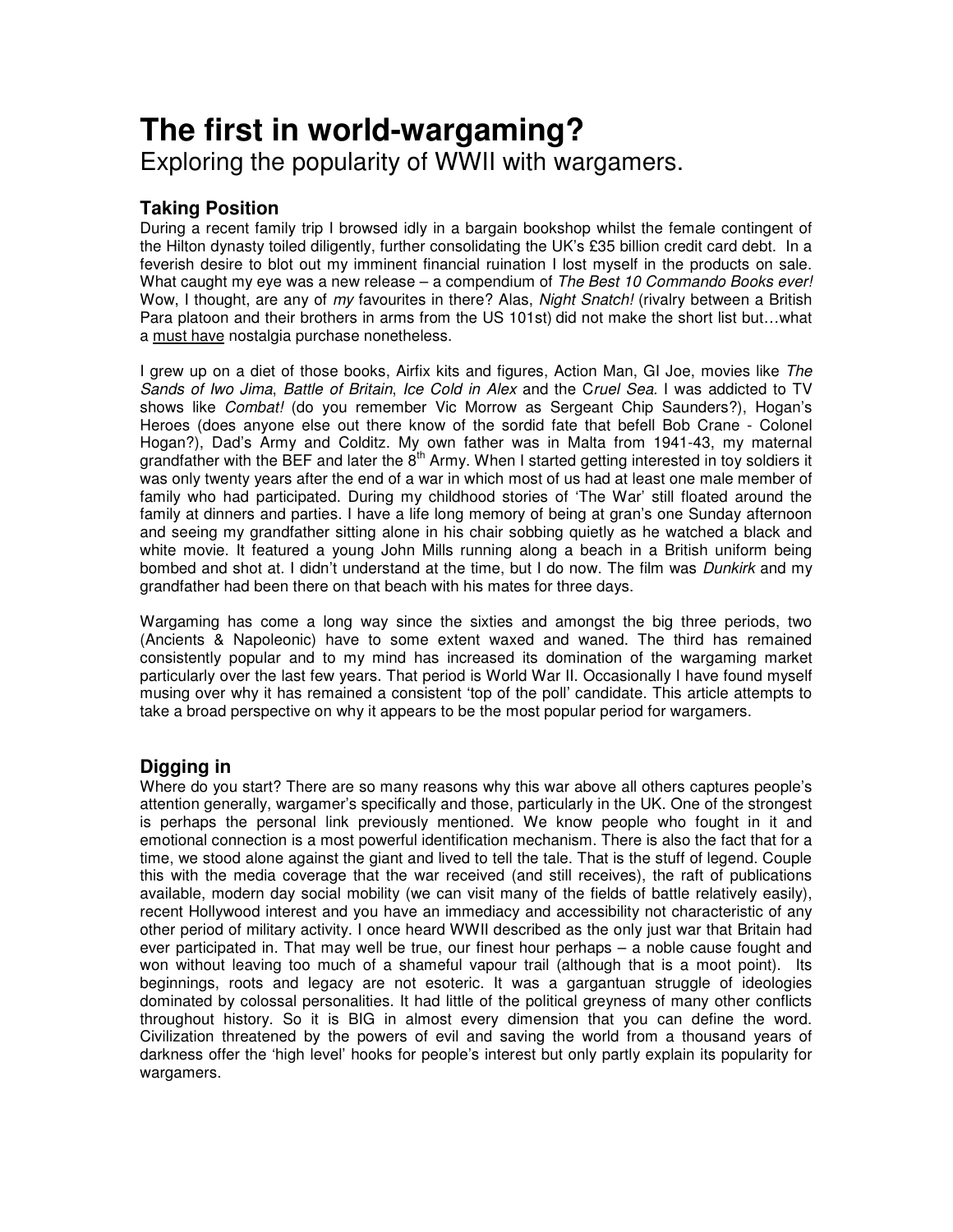#### **What's the mission?**

Taking the huge leap from this geo-political or even philosophical perspective onto the green baize of the wargames table, more tangible levels of appeal become apparent. Every possible terrain type is on the menu, from snowy mountains to equatorial jungles, Manchurian deserts to Italian vineyards, tropical islands to the ghettos of Europe's oldest cities, the frozen seas of the arctic to the crystal blue waters of the Indian Ocean. Add to this the three dimensions of land, sea and air and the possibilities multiply exponentially.

And, it doesn't stop there. The option to act out in miniature, the largest battles ever fought such as *Zitadelle*, *Bagration* and *Overlord* or small immediate incidents like a commando raid or the kidnapping of an enemy general, spread the focus from grand strategy to a moment in time. I'm actually amazed that it's not the ONLY wargaming period.

No recorded conflict has ever presented such a skull splitting array of weaponry. At the beginning of the war most soldiers were marching or riding horses into battle and biplanes were common still. Six years later the space age had arrived with rocket technology delivering huge payloads to targets hundreds of miles from the launch site. At the close, bombs of incredible power and the fate of hundreds of thousands of people were in the hands of no more than a dozen air crew. No war has ever seen such quantum leap technological change over such a short period of time. This age of change adds yet another dimension to an already rich seam of options for the gamer.

By definition, a world war involves many nations and so the choice of an army, navy or air force from over thirty countries, representing every culture and corner of the globe is open to the gamer. Forces that are regular or irregular, high tech or low tech, traditional in nature or quirky and offbeat, all are available as a subject. The conflict also passed through distinct phases which could be loosely termed as Early, Middle and Late and when taken in conjunction with specific theatres of operation add another layer of specialism to the already rich mixture. This is an easily understood concept which has been picked up by Battlefront Miniatures and used to market their extremely successful Flames of War range of products. So taken from the choice perspective alone, WWII is in a field of one for gaming options.

#### **Consolidating the position**

Wargaming has been a part of my life since the age of nine. During that time I have taken an active interest in many periods and the sagging trusses of my loft bear silent witness to the fact. This is no different from the experience of hundreds of other gamers but I offer it for a reason. I am not a wargaming butterfly, flitting from period to period with effortless ease. I am an obsessive and when I get into something, I really get into it. Ancients for six years, The Grand Alliance for six more and with no peripheral vision diverting my efforts to dead end projects. Despite my boyhood fixation with WWII, I came to it late in my adult years reengaging via micro tanks and since that happened about six years ago have been unable to see past it. I am also regretting the time between 1986 and 2000 when I completely ignored it. There has been no appreciable dimming of my enthusiasm despite the passing of the 'six year itch cycle' expiry date and if anything, Battlefront's holistic approach to the period has done even more to stimulate my interest. By attending a local FoW group I have been able to do my small bit to encourage a bunch of former Fantasy gamers to stay away from the insidious twilight that is fantasy gaming and enjoy the wholesome sunny uplands of historical wargaming. They are getting further into WWII by shifting from the rather sterile world of 1500 point per side slugfests which seem to characterize a lot of FoW activity and focusing more on scenario based games which involve uneven forces and mission based objectives. I am pleased to report that the lads seem to like this new style of approach. My reason for mentioning all of this is that I believe the myriad dimensions of WWII gaming make it a period which it is very difficult to tire of.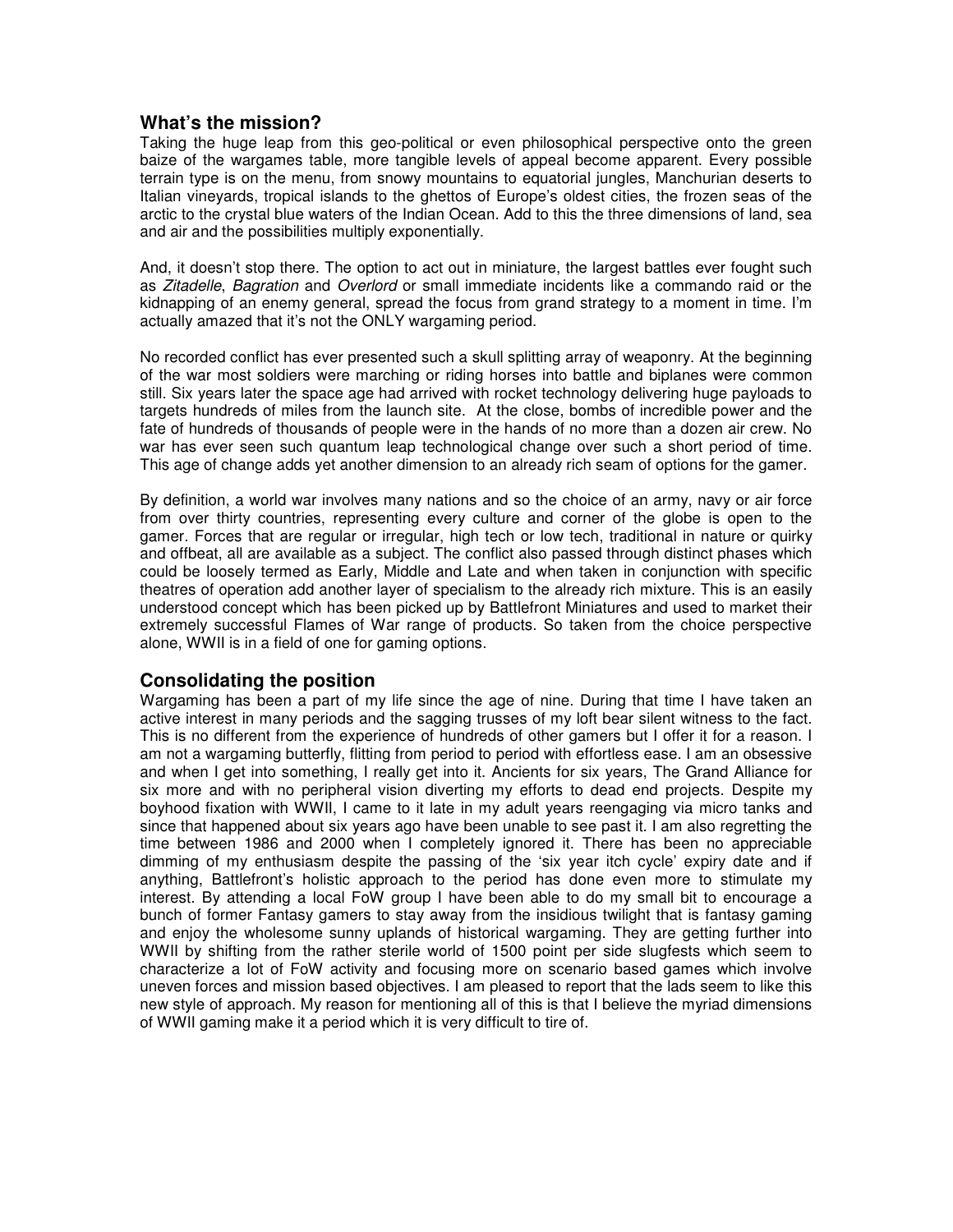#### **Choose you weapon(s)**

A common problem facing wargamers in many periods is a lack of available and suitable models (just try wargaming something like the Russo-Turkish War of the 1870s). This is not a challenge that need vex the WWII gamer. A huge selection of products is available from 1/2400<sup>th</sup> to 1/35<sup>th</sup> with at least six ubiquitous commercial scales in between. With the emergence of new high quality manufacturers from China it looks like a whole lot more will open up over the coming months and years. All of this amounts to an amazing range of visual perspective on the period. So whether your pleasure is to deliver the decisive attack of the  $8<sup>th</sup>$  Army at El Alamein in 6mm on a twenty foot long table or play cat and mouse with motorized 1/12<sup>th</sup> scale Tamiya Shermans and Tigers in a local car park, there is nothing stopping you.

An entire article could easily be filled with the names and types of products offered to those interested in WWII. The choice even at the good end of the market is simply, vast. Hard plastic, polythene, resin and metal are all available as kits, part kits or finished models. Painted or unpainted, boxed sets, collectors items, limited editions, volume production runs, there is almost no end to the options. Often the problem is too much choice! Many gamers tend to flit around, unable to settle on a scale they are happy with (I speak from personal experience!). After spending considerable sums of money and painting more than 2,000 models and figures from WWII in various scales, I have finally found the compromise that I have been looking for in 15mm or 1/100<sup>th</sup> scale. I made this decision after many hours of reflection and at some personal cost as it means that I have gone through the painful process of getting rid of much of my precious collection in scales other than 15mm. I have finally settled at 15mm on the basis of visual perspective. 28mm (my normal scale for most periods) is good for infantry actions but the ranges for vehicle mounted weapons seem unrealistic if made too short or require enormous gaming areas if made too long. I have never been a fan of 20mm finding it to be neither fish nor fowl (although it may actually be foul). It is not as pleasing in perspective terms as 15mm and has so far (with one notable exception) failed to offer the figure quality available in 28mm. That exception is ironically the finest range of WWII figures available and possibly the finest range of wargames figures ever made in my personal opinion – those of Tony Barton. If you have never seen his WWII range (as it's in 20mm I sound like a complete hypocrite!) you must look at it. The poses are so natural, the detail so crisp and the subjects so well chosen that they are almost in themselves a sublime reason to go 20mm. However being a man of conviction I took several cold baths and thus far have resisted the temptation to purchase anything more than a couple of panzer crewmen. I of course acknowledge that such partizan views are purely a matter of personal taste as the frothing at the mouth reaction many of you are currently experiencing confirms. I suspect however it may be rather significant that the 20mm scale has never really caught on to any great extent in other wargaming periods despite some attempts to make it happen. I may change my views as a result of exciting new products (several of which I believe, are in the pipe) but I doubt it.

There are of course pros and cons in every scale. One of the most frustrating characteristics of the multi scale approach is that very few if any manufacturer's ever finish a range. The reasons are likely to be various but most common I think may be; lack of volume sales resulting in no funds to continue range development, boredom or new pastures on the part of designers, too much overlap between competing ranges (one sure way to guarantee the slow and the small perish and surely the largest lost opportunity in the hobby), a lack of a realistic business planning process for product development and the cottage industry nature of wargaming manufacturers in general. The incompleteness of certain fine ranges can be a source of enormous frustration. That is why I believe that Battlefront the dynamic and very proactive company from New Zealand have got it exactly right. A professional, planned, informative, customer focused and unashamedly commercial approach has achieved what no one has ever done before in historical gaming. They are actually significantly increasing the number of gamers in a dwindling and slowly dying hobby. For this alone I believe they deserve the highest praise because by doing so they will undoubtedly encouraged other manufacturers to stay in the hunt and thus inject some much needed adrenalin into the market. I am conscious that an uncritical mention of any manufacturer may carry the whiff of something piscine so I must state that I have absolutely no connection to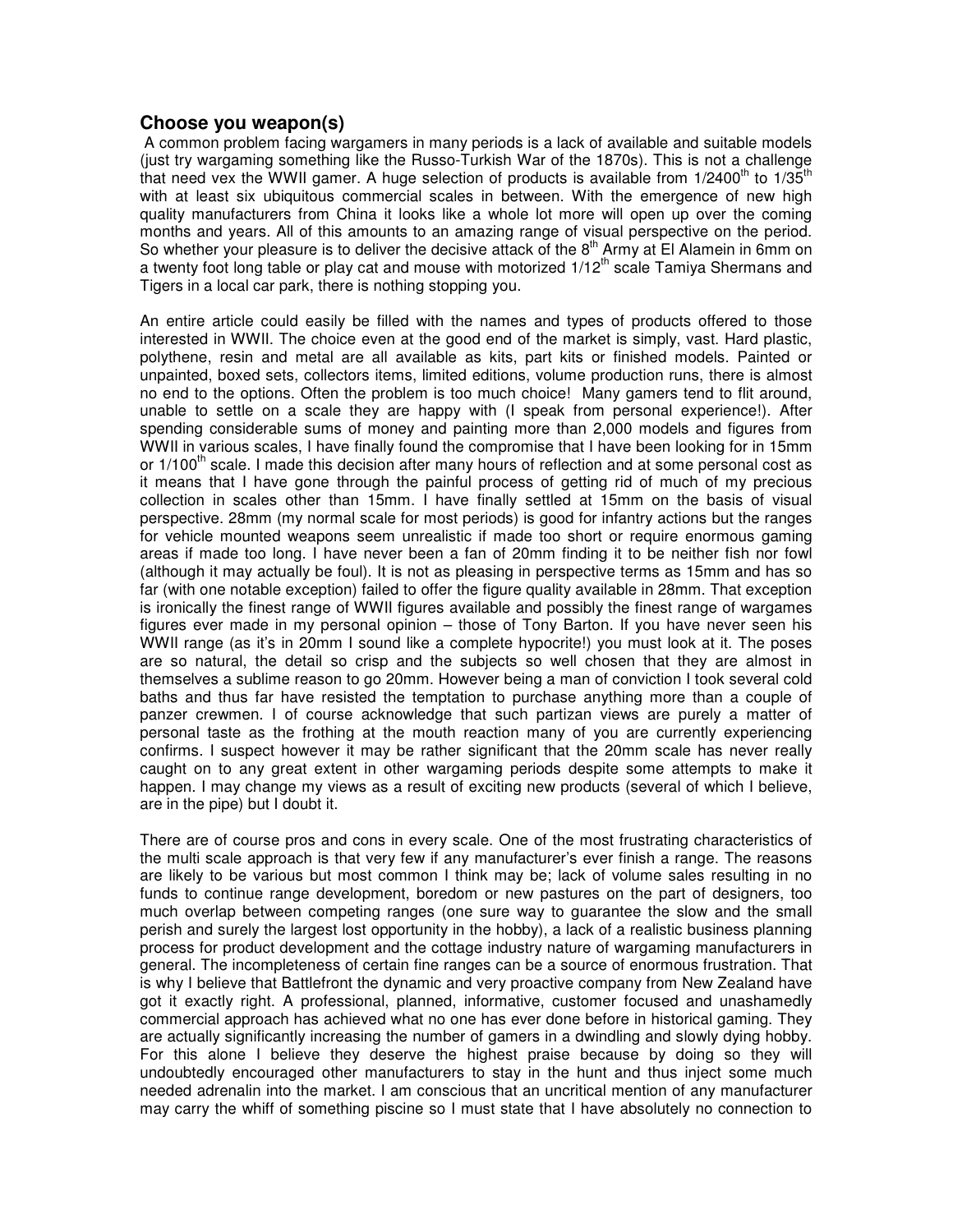Battlefront other than as another punter who purchases their wares in spadefuls. Their approach is no doubt being lambasted at a club near you right now as blatant commercialism but let's just take a look at what they've achieved. A comprehensive and ever expanding range of products packaged in a 'purchase-anxiety' free way - gone are the plain cardboard boxes and crepe paper wrapped figures still beloved of some manufacturers. A continuous product rotation and remastering process underpinned by a hyper proactive communication and product information strategy. To support this you can buy high quality, glossy, full colour background briefing books and access the most diverting, informative and dynamic website of any manufacturer in the business. This site includes a forum, scenarios, modelling and painting guides, rules clarification section, army lists, background historical data and other supportive data too numerous to mention. The amount of free downloadable data is extremely impressive. Finally, there are the Flames of War rules which if some quirky language is ignored (I still have trouble with the 'stormtrooper move') are fundamentally sound, quick, unambiguous and likely to deliver up a historically plausible result. In other words, someone has at last cracked the commercial code and created a confident and professional wargames company. The prices aren't too bad either. No other period can even come remotely close to WWII for product choice.

#### **Field Camouflage**

When we finally get our models on the table, WWII is a most forgiving period for anyone who wants to paint something. The general hues of the most commonly used colours allow all sorts of the best painting tricks and dodges to be employed in creating results which simply could not be achieved to the same standard of acceptability in other periods. The dry brush, the wash, inking, chalking and weathering are all friends of the WWII gamer. Yes I know all techniques are universal but to get acceptable results using some of these with Horse & Musket figures requires a much higher level of ability which although many may have, most can't be bothered trying to achieve. I am never done thinking up new ways to weather vehicles and that helps my own painting and modelling techniques stay relatively fresh.

The quick paint job approach with dozens or even hundreds of models makes Kursk much more of a reality than say, Waterloo when done in a compatible scale. Even in the smaller scales the quantity of cross belts, plumes, and piping make painting Horse and Musket or even Ancient models a more labour intensive and slow process than WWII. When this is combined with the battle formations used and the number of models required to make a battalion, squadron or regiment appear credible on the table then the differentials become even greater.

At the other end of the spectrum the 'detail' modeller can spend as long as he or she wants on exquisite large scale vehicles providing opportunities not as easily created in other periods. A beautifully modelled Panther tank and a few infantry can produce an interesting game when pitched against a couple of squads of GIs but try making a similar type of game with a British nine pounder and its French opponents in 1815. The gun and crew may need at least a company of Frenchies to shoot at which means a heck of a lot of painting!

So from a painting perspective I think WWII lends itself very well to the 'lazy', the 'slow' and the 'can't really be bothered' categories of gamers who will still manage to get something on the table and have a game when other periods would have simply withered on the vine.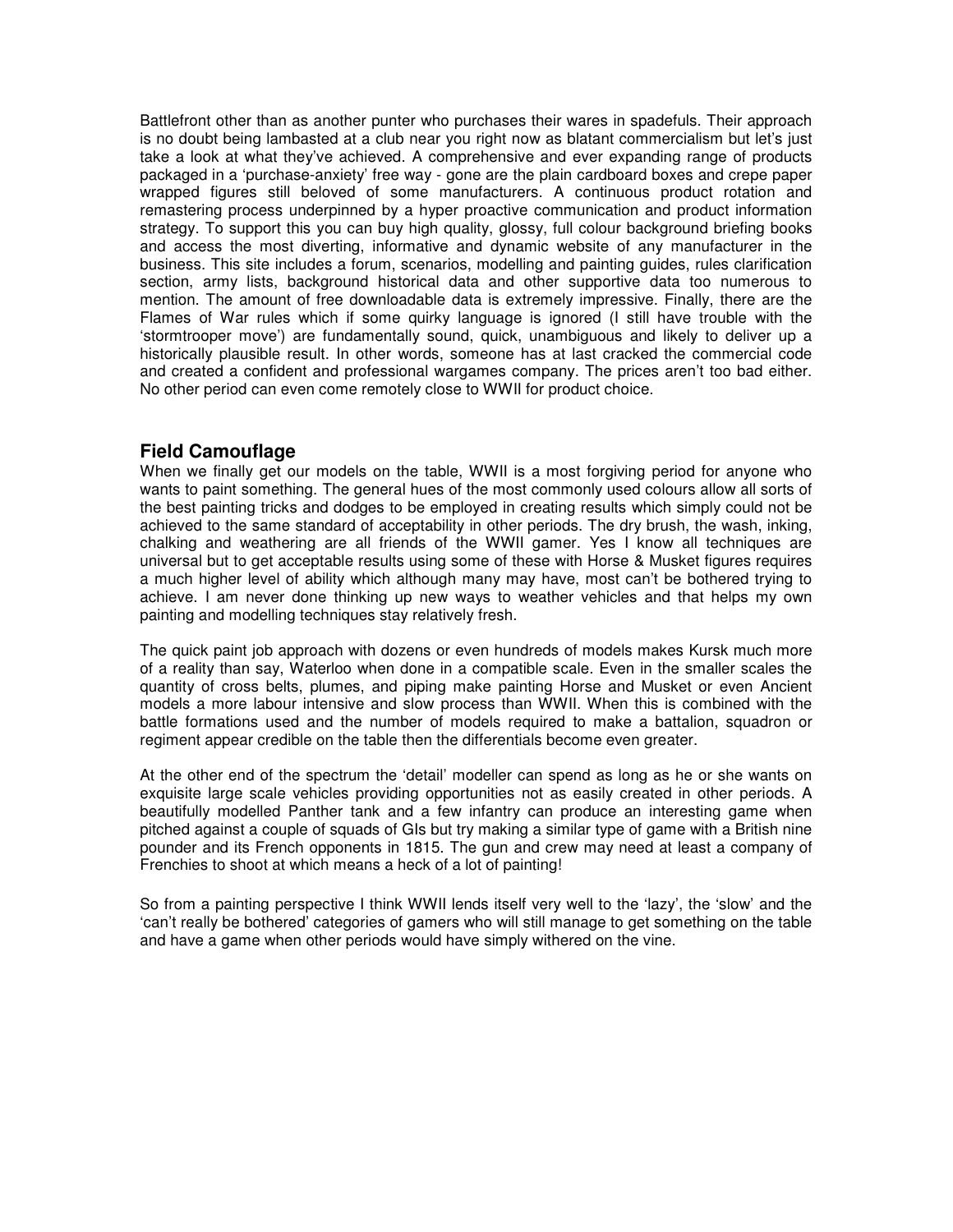#### **Halt, who goes there?**

What shape is your average WWII player? Difficult to determine I think. It has a very wide spectrum of appeal when compared with such as Ancients or Napoleonic. I have definitely seen more women, people under twenty years old and crossover gamers from Fantasy playing WWII than any other period. I am not in a position to confirm the reasons but certainly consider it a positive trend and can take a stab at trying to understand why. Let's face it; the stereotypical 'Wargamer profile' would not present a particularly flattering picture if used on a recruitment poster. Beards, Beer Bellies and Back Packs about sums up the cliché (BO could be added without too many cries of 'unfair') but overall I think this is perhaps a little extreme. There is however no smoke without fire and en masse we are often not a particularly edifying sight as a trot round any convention near you will confirm. I wonder what a suitable collective noun might be for a group of wargamers… A Girth? A Niff? A List?( that was a List not 'A' List), answers on a postcard to the Editor. The point is, WWII's catchment group although including a liberal sprinkling of the stereotype, appears wider than the traditional trend which is a welcome departure much to be encouraged.

This may be because of an aspect of its appeal which whilst not unique is certainly rather rare - it is not especially demanding of the prospective gamer. This is due to its instant accessibility through the media of entertainment, books and photographs. Most wargaming periods require a deal of research, background reading and commitment to get the most out of them. This takes effort and in some ways sifts the 'casual interest' gamer from the hard core enthusiast. My own passion for the Wars of the Grand Alliance grew as much out of the Grail type quest for snippets of information as it did from the gaming. The genuine excitement of discovering a new fact about uniforms, flags, orders of battle and the like seemed often disproportionate to what was actually discovered. It's all about effort and return. When you put some effort in, you become engaged and the rewards are so much more satisfying.

An interesting characteristic I have noticed when gaming with some of the Fantasy Converts to WWII is that they have gotten into the detail of weapon types, army lists and points values but failed to create the backdrop and context of their use and the war for themselves. For some this is a gradual process and will undoubtedly come, for others it is almost a total irrelevance. What they pick up from Battlefront's Intelligence Handbooks is quite enough history thank you very much. They seem only to care what a model of a Tiger tank is capable of on the table and not what the context of using Tiger tanks was on the battlefields of Europe and Russia. The fact that relatively speaking Tigers, Ferdinands or JagdTigers were as rare as snow in Singapore is pointless detail. 20<sup>th</sup> century warfare and WWII in particular lends itself to this interest 'sub group' because of the enormous variety of weapons produced in a way that earlier periods do not. I am sure that somewhere out there is a wargamer who spends countless hours delving into the technical capabilities of the Brown Bess and how it will help win his Napoleonic campaign but (hopefully) he is in the minority! So the 'tech spec' specialist becomes another subgroup of WWII wargaming introducing yet another dimension of interest.

The 'no effort' entry fee fits rather well with modern day consumerism, a sort of instant gratification. This potentially creates little commitment from the punter but on the flip side makes access to the period easy and thus less of a risky choice consequently adding to the volume of gamers attracted. This low risk, easy access aspect may yet be another reason for WWII's popularity and could even permit it to be described as 'WWII Wargaming Lite'.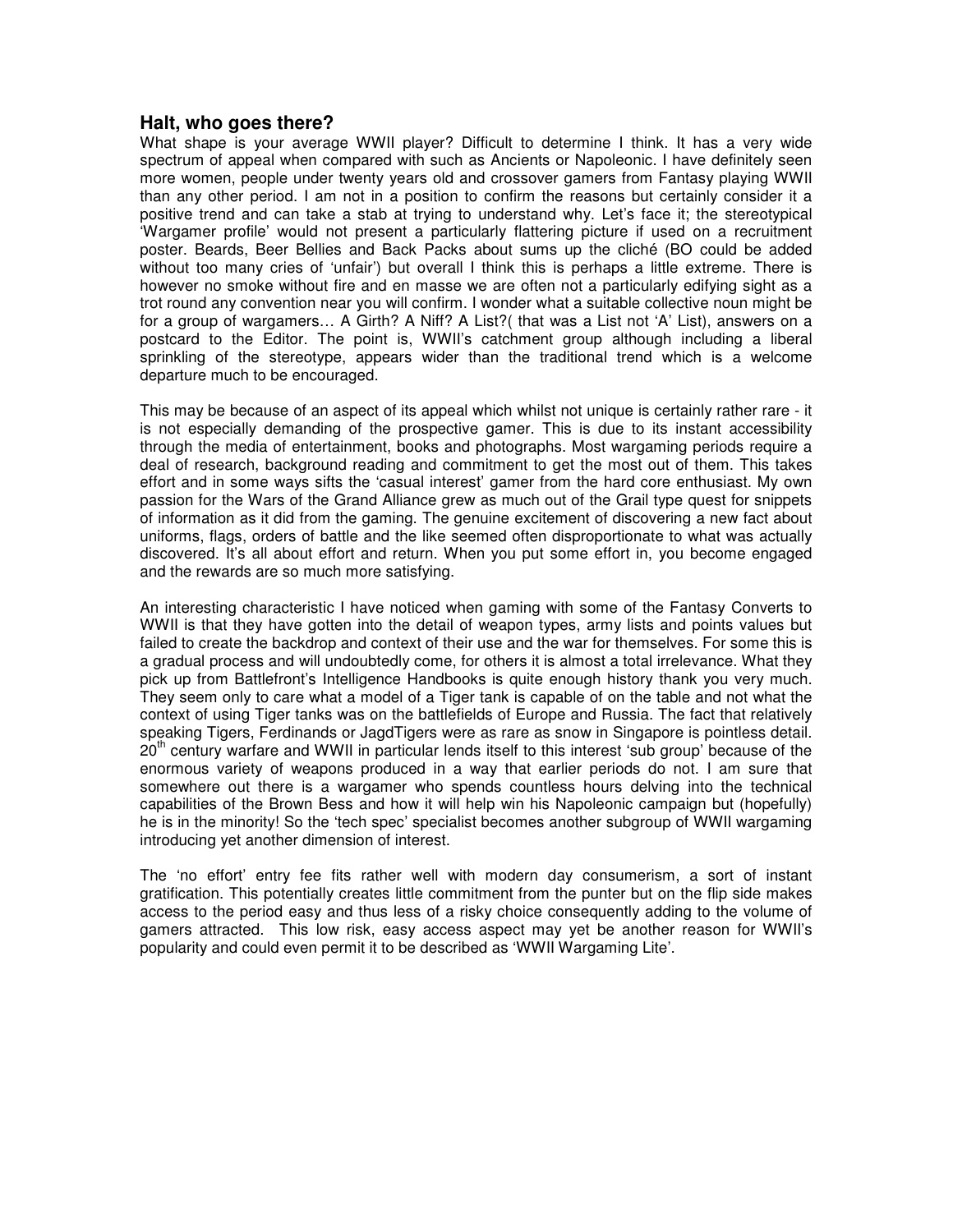## **High Tech War**

The period's ease of accessibility is why in my opinion, WWII computer games are so prolific. It goes something like… I'm into computer games, I saw the movie *Saving Private Ryan*, I bought *Medal of Honor*. It could however just as easily have been *Grand Theft Auto.* Many WWII computer game players have little interest in the history they just like seeing nice graphics and hearing lots of automatic weapons fire sound effects! Perhaps that's not really a fair comment but I don't see too much difference between being a GI in *Medal of Honour* and a Space Marine in *Doom*. Those first person type games are shoot 'em ups which, as you've paid the money to buy it is not likely to get you killed off in a realistic simulation of man to man combat. Your character is going to be a DNA super-soup of John Wayne, Audy Murphy, Burt Lancaster, Errol Flynn and Tom Hanks! Gotthilfe die Deutschen! If you want to be a Hollywood Star for a couple of hours then these kinds of games are for you but I think they have moved out of the world of wargaming and into fantasy wish fulfillment territory.

I am not against WWll computer games and have enjoyed many hundreds of hours playing Talonsoft's turn based *Eastern Front*, *Western Front* & *Rising Sun*. Although the graphics to these are relatively primitive when compared with the first person simulations such as *Medal of Honor*, I actually prefer them. The reason for this is simple, they mirror the turn based format of a table top wargame as opposed to the real time concept of such as *Sudden Strike, Stalingrad* and the first person type games already mentioned*.* I always feel with this later type of game it's not very relaxing, rather out of control and all over before you know it (probably like real war!). Sitting in the comfort of my own room with a glass in hand after a hard week at work, I actually want to take my time and enjoy the game play not be stressed for the thousandth time that week. The bit that is missing though is the interaction with another player. Online networking is of course available these days but how many people really do it. I know dozens of people with computer wargames but only one who networks with his mates to actually play. Strangely, over the years there have been several computer moderated table wargaming systems but I can't at this moment recall seeing any for WWII. Most modern wars seem to rely on paper based rules.. Some irony there I think. Computer games have their place in the wide selection of WWII options but few machines are clever enough to actively out think a human especially at RRP £29.99 ex vat so if you want a real intellectual challenge set up your force against a friendly carbon unit at your local club.

#### **Things that make you go 'hmmm'**

If I was writing such a piece as this in 1820 I suspect any hint of even passing admiration for Napoleon would have landed me in extremely hot water. The arch enemy of England, Ravager of Europe, Architect of mass carnage, the Anti-Christ, the monster Bonaparte is now one of history's most revered military figures. He is worshipped in some quarters and features in the pantheon of the 'Big Four' commanders along with Alexander, Caesar and Frederick the Great. The period from the end of the French Revolution until 1815 is now known as the Napoleonic period. The most popular Napoleonic army to build and game with is undoubtedly the French. What is it that changes people's attitudes? Time I think is the answer. When the rawness of the carnage is forgotten and the participants have all passed away, people begin to regard things in a less emotional light. I am not passing comment on the morality of this point but isn't it curious that wargamers appear more predisposed to collect and use WWII German forces in preference to all others. I don't believe this is out of some desire to use them and be beaten (thus proving that the bad guys always lose and offering the player an opportunity for self flagellation). It is more likely that everyone is overawed by their battlefield ability, cool machines and those uniforms. Like it or not, the German Army is admired (overtly or covertly) as being the best that has ever existed and the fact that it fought for such a misguided cause in some perverse way adds to its appeal. I remember a few years back the discomfort caused when so called 'Nazi' re enactor groups were 'banned' from appearing at UK wargaming events. Why do so many people want to dress up as German soldiers from WWII? Why did some American troops in Vietnam carry swastika flags? I am not a psychologist but doubt that all of these people are neo Nazis so there must be some other deep rooted fascination or admiration going on here. Is it the same thing that attracts people